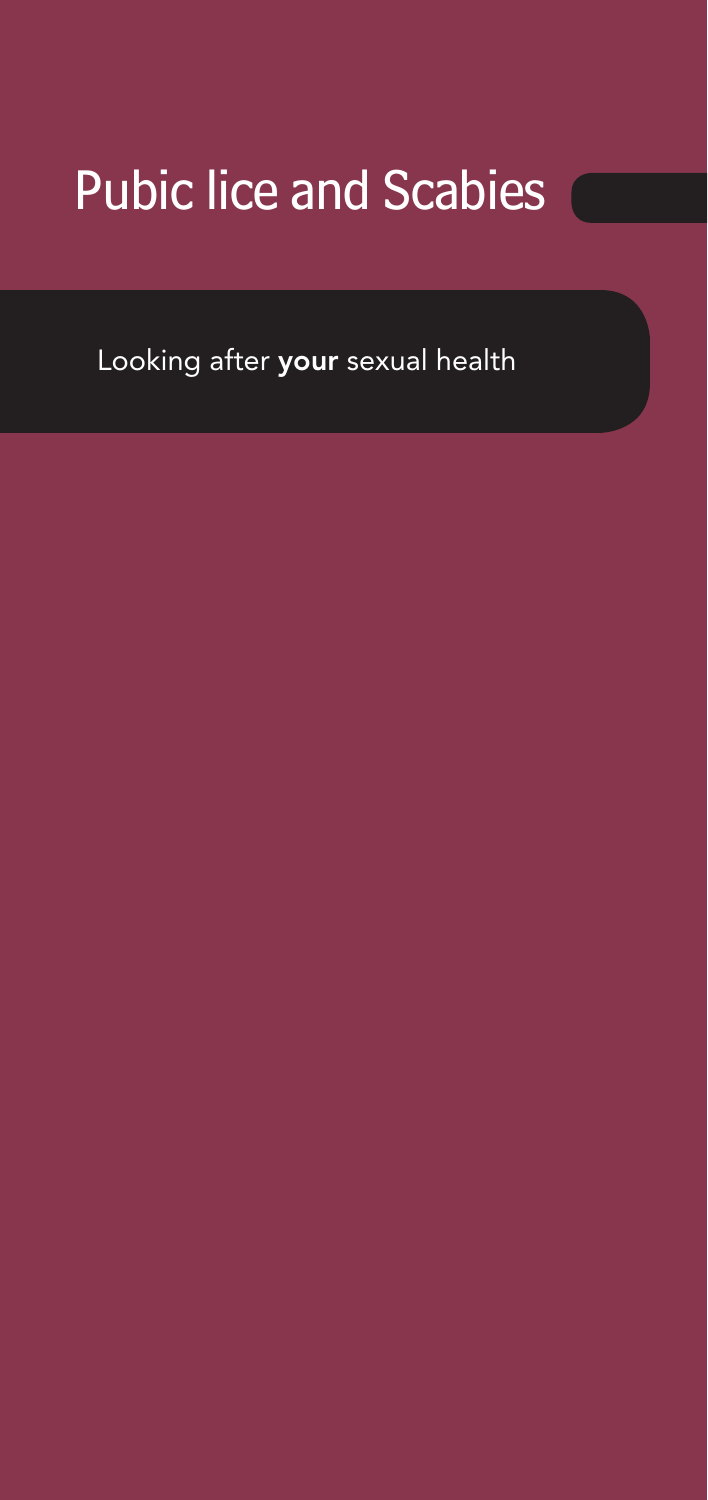# Pubic lice and Scabies

Pubic lice are tiny parasitic insects that live in coarse body hair, such as pubic hair. They are yellow-grey and about 2mm long. They have a crab-like appearance so they are often known as crabs. The eggs appear as brownish dots fixed to coarse body hair. Pubic lice are different from the head lice which some people get on their scalp.

Scabies is caused by tiny parasitic mites. They are smaller than a pinhead and burrow into the skin and lay eggs. A more severe and uncommon form of the condition occurs when there are many mites in the skin. This is called crusted scabies, and

# **Contents**

| If I think I have pubic lice, how soon can I have a check-up?5 |                 |
|----------------------------------------------------------------|-----------------|
|                                                                |                 |
|                                                                |                 |
|                                                                |                 |
|                                                                |                 |
|                                                                |                 |
| Do I need to have a check-up to see if the pubic lice have     |                 |
|                                                                |                 |
|                                                                |                 |
|                                                                |                 |
| What happens if I get pubic lice when I'm pregnant or while    |                 |
|                                                                |                 |
|                                                                |                 |
|                                                                |                 |
|                                                                |                 |
|                                                                |                 |
| If I think I have scabies, how soon can I have a               |                 |
|                                                                | $\overline{10}$ |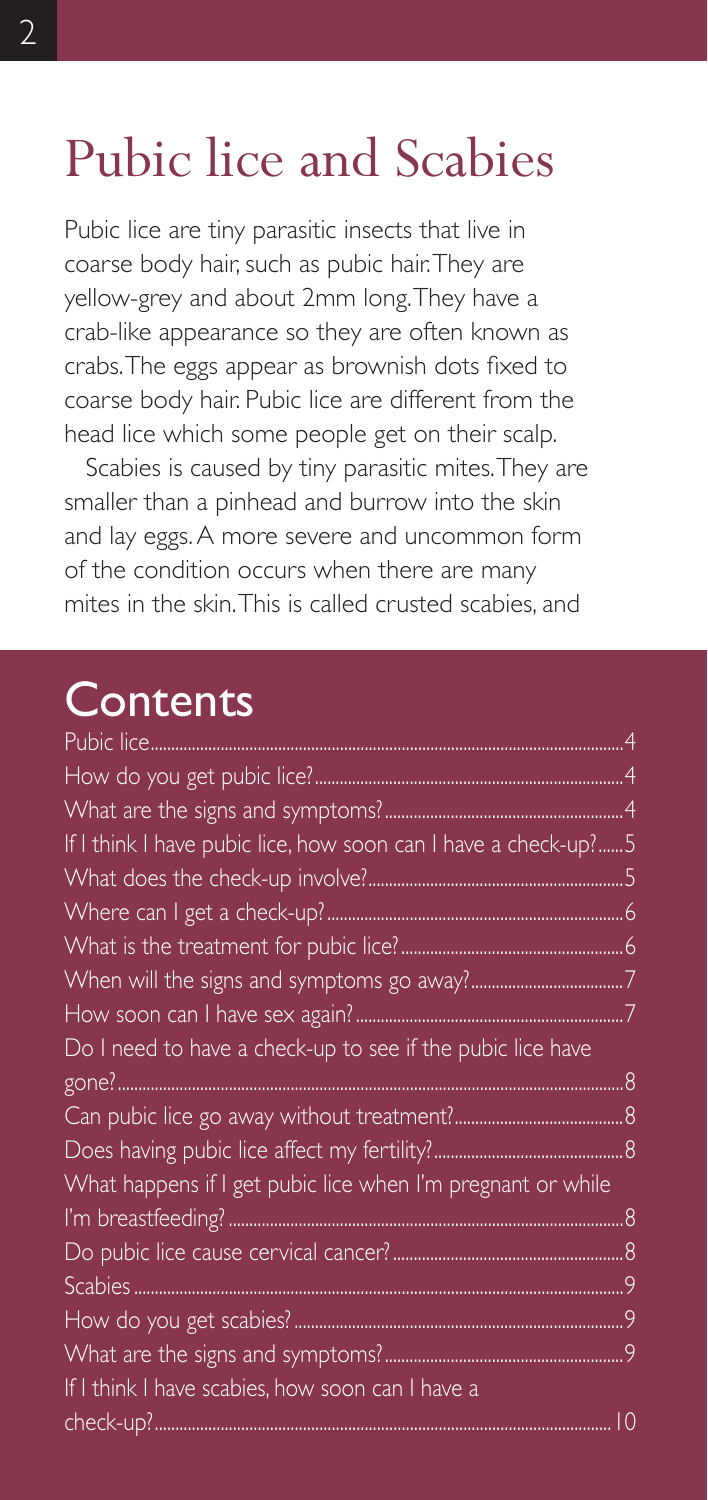can affect older people and people with certain illnesses, such as HIV infection.

Getting pubic lice and scabies is common. These infections are easily passed from one person to another through close body contact or sexual contact. Both men and women can get and pass them on, and it is possible for children to get scabies through close body contact.

This booklet gives you information about pubic lice and scabies, what you can do if you are worried that you might have them and advice on how to protect yourself.

| Do I need to have a check-up to see if the scabies           |  |
|--------------------------------------------------------------|--|
|                                                              |  |
|                                                              |  |
|                                                              |  |
| What happens if I get scabies when I'm pregnant or while I'm |  |
|                                                              |  |
|                                                              |  |
|                                                              |  |
| How can I help protect myself from sexually transmitted      |  |
|                                                              |  |
| When should I have a test for a sexually transmitted         |  |
|                                                              |  |
|                                                              |  |
| Will I know how long I've had pubic lice or scabies? 14      |  |
|                                                              |  |
| Where can I get more information and advice? 15              |  |
|                                                              |  |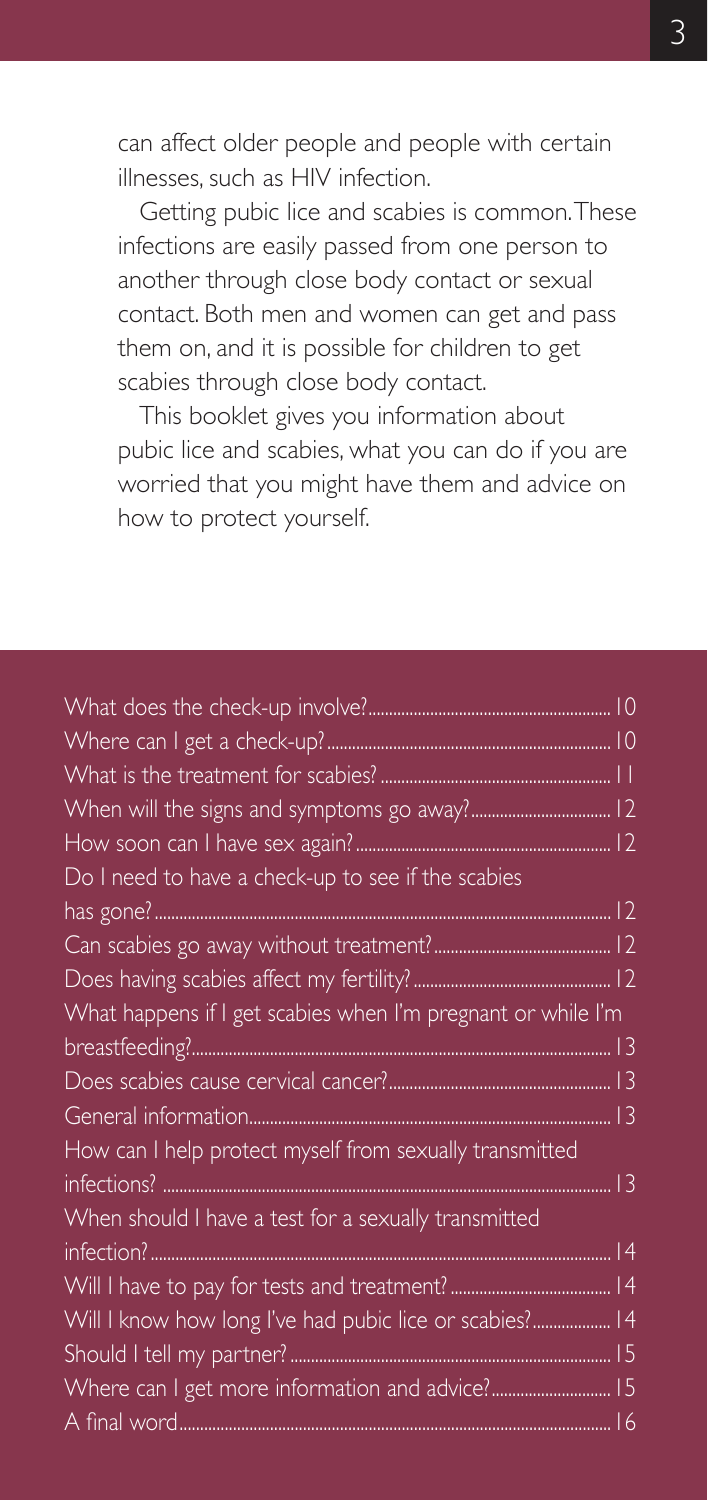# Pubic lice

### How do you get pubic lice?

- Pubic lice have nothing to do with poor hygiene.
- Pubic lice can be passed from one person to another by close body or sexual contact with someone who has pubic lice.
- They can be found in pubic hair, underarm and leg hair, hair on the abdomen and chest, beards and, rarely, in eyebrows and eyelashes. They do not live in the hair on the head.
- Pubic lice can live off the body. However, because pubic lice depend on human blood for survival, they will rarely leave the body unless there is close body contact with another person. Pubic lice move by crawling from hair to hair – they cannot fly or jump.
- Occasionally pubic lice may be spread by contact with clothing, bedding and towels that have been used by someone with pubic lice.

#### What are the signs and symptoms?

Some people will not have any symptoms, or may not notice the lice or eggs, so you may not know whether you or your partner have pubic lice. It can take several weeks after coming into contact with pubic lice before signs and symptoms appear. Signs and symptoms are the same for both men and women. You might notice:

- itching in the affected areas
- black powdery droppings from the lice in your underwear
- brown eggs on pubic or other body hair
- $\bullet$  irritation and inflammation in the affected area, sometimes caused by scratching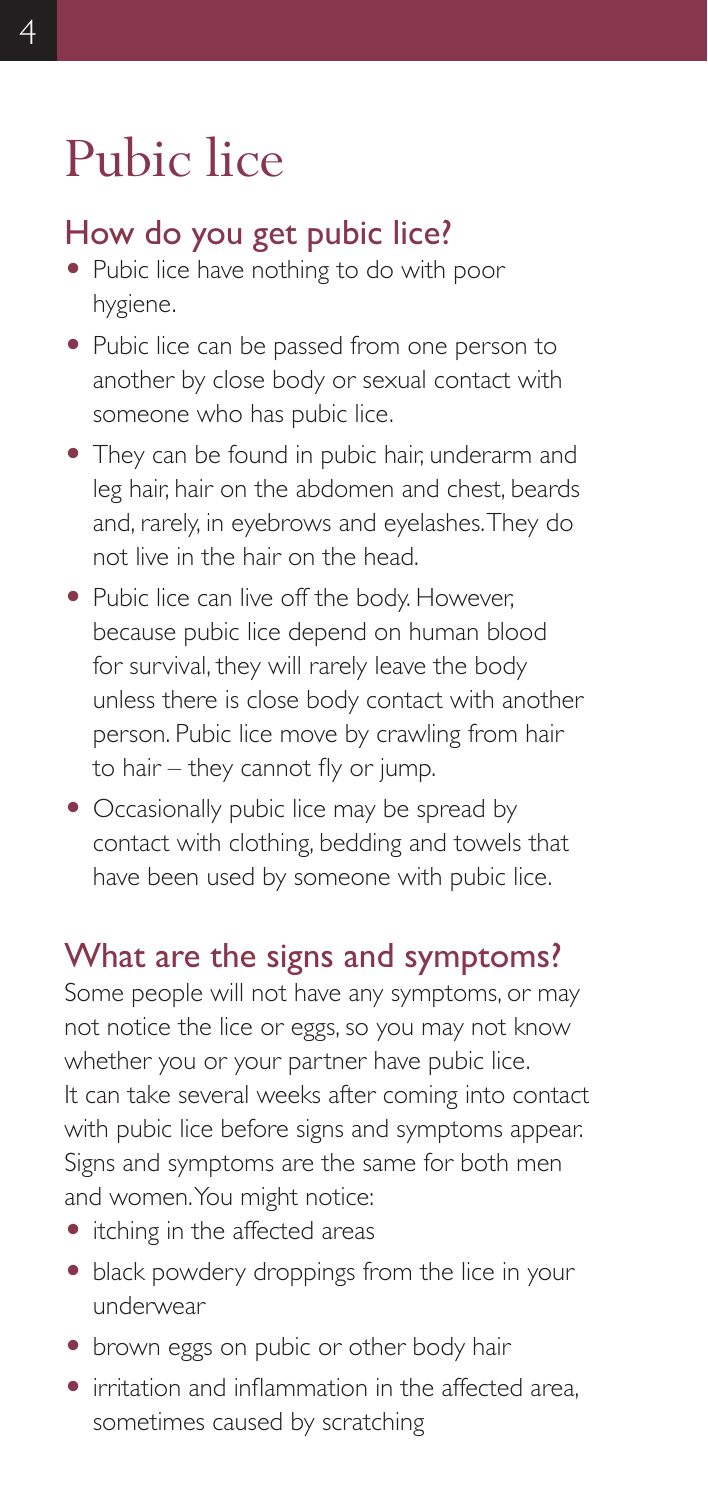• sky-blue spots (which disappear within a few days) or very tiny specks of blood on the skin.

You might see the lice, eggs or droppings, or your partner might notice them. Some people see pubic lice move, but they are tiny and difficult to see, and they keep still in the light.

Sometimes pubic lice will be noticed during a routine genital or medical examination even if a doctor or nurse isn't looking for them.

#### If I think I have pubic lice, how soon can I have a check-up?

You can have a check-up as soon as you have signs or symptoms for the doctor or nurse to look at, or if you think you might have been in contact with pubic lice. Some people won't develop visible signs or symptoms straightaway and you may be asked to come back for another appointment later on.

#### What does the check-up involve?

In most cases, a doctor or nurse can tell if you have pubic lice just by looking. They may use a magnifying glass to look for lice and eggs, which are very small and may not be easily visible. The doctor or nurse may pick up a louse from the hair or skin and look at it under a microscope to check it is a pubic louse.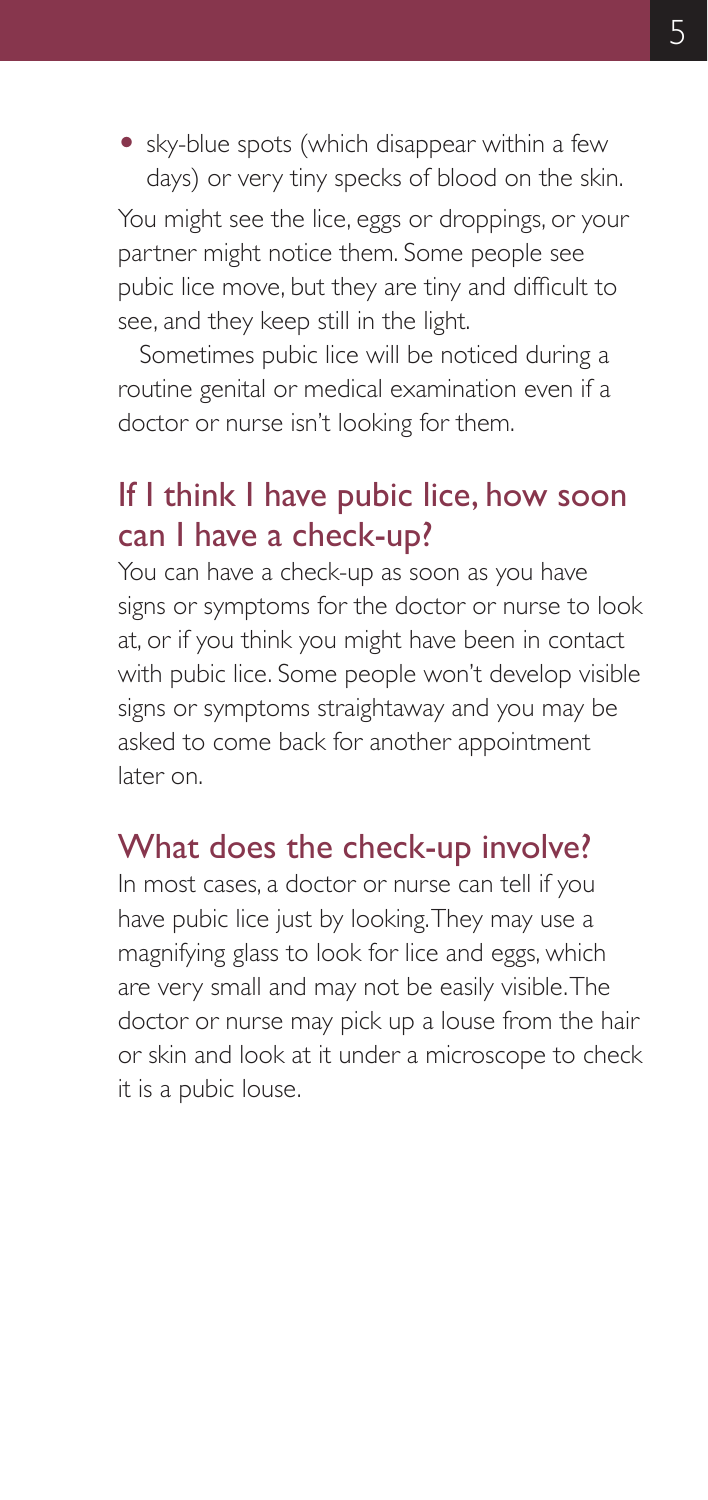### Where can I get a check-up?

There are a number of services you can go to. Choose the service you feel most comfortable with.

A test can be done at:

- a genitourinary medicine (GUM) or sexual health clinic
- your general practice
- some contraception and young people's clinics.

If you know you have pubic lice you can go to a pharmacy for advice and treatment.

### What is the treatment for pubic lice?

- Treatment for pubic lice is simple and involves using a special cream, lotion or shampoo. The doctor, nurse or pharmacist will advise you on what treatment to use and how to use it.
- You apply the cream, lotion or shampoo to the affected area and sometimes the whole body. Lotions tend to be more effective than shampoos. Some treatments can be rinsed off after 10–15 minutes; others are left on for longer.
- $\bullet$  To be effective, treatment needs to be repeated after 3–7 days.
- You do not need to shave off pubic or other body hair.
- You should wash your clothing, bedding and towels in a washing machine on a very hot cycle (50°C or higher) to kill the lice and avoid re-infection.
- You can also buy treatments for pubic lice from pharmacies – these are useful for anyone who is sure they have pubic lice and wants to self-treat. The pharmacist will be able to advise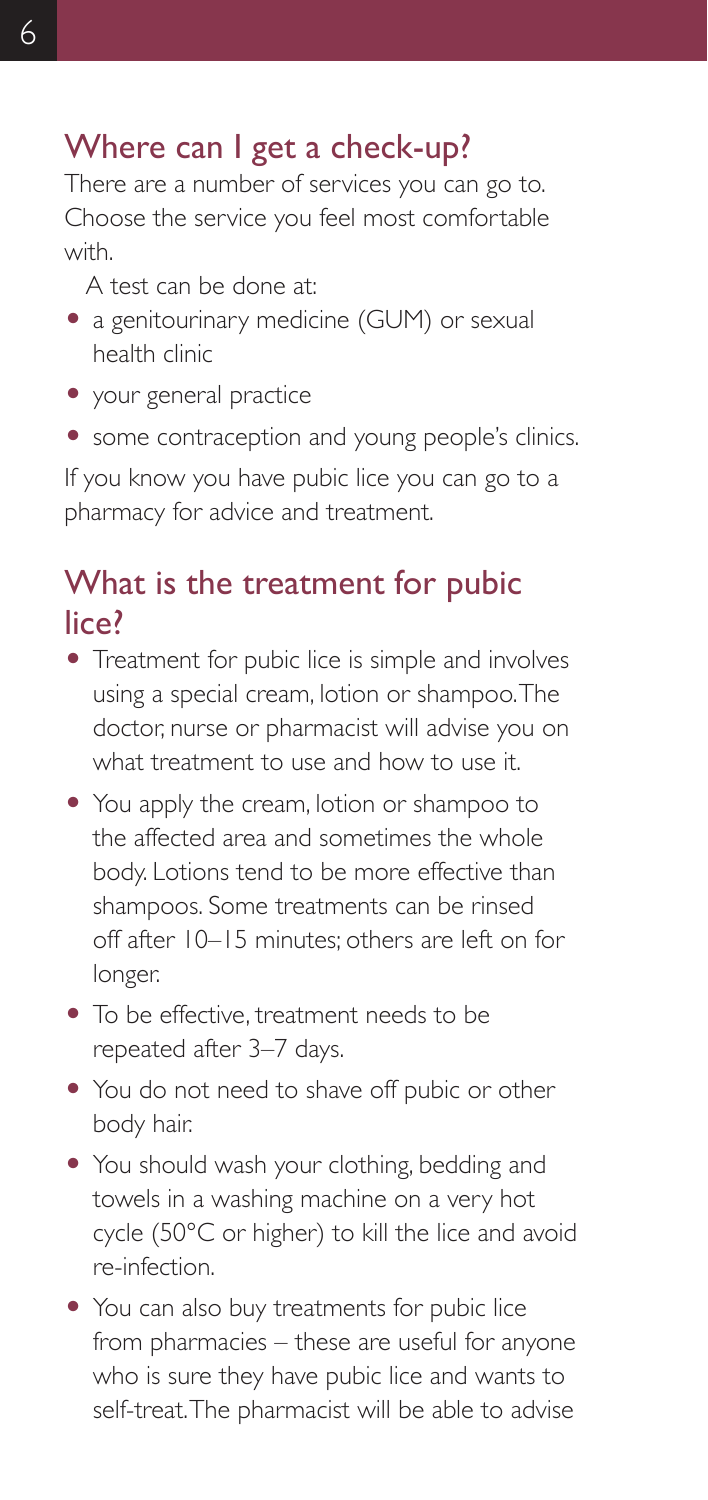if you have any questions, or are unsure how to use the treatment.

- If you decide to treat yourself, you may still want to consider having a sexual health check to make sure you don't have a sexually transmitted infection.
- Do tell the doctor, nurse or pharmacist if you are, or think you might be, pregnant or if you are breastfeeding. This will affect the type of treatment you are given.
- There is currently no evidence that complementary therapies can cure pubic lice.
- Your sexual partner(s) should be treated at the same time even if they don't have any signs and symptoms.

# When will the signs and symptoms go away?

If you use the treatment according to the instructions it is rare for it not to work.

Even after successful treatment, itching may continue for a few days. There may be lice in your body hair after treatment but these can be removed with a special comb that you can get from a pharmacy.

#### How soon can I have sex again?

It is strongly advised that you do not have any sexual intercourse, including vaginal, anal or oral sex, or close body contact, until you and your partner have both finished the treatment and any follow-up treatment. This is to help prevent you being reinfected or passing the infection on to someone else.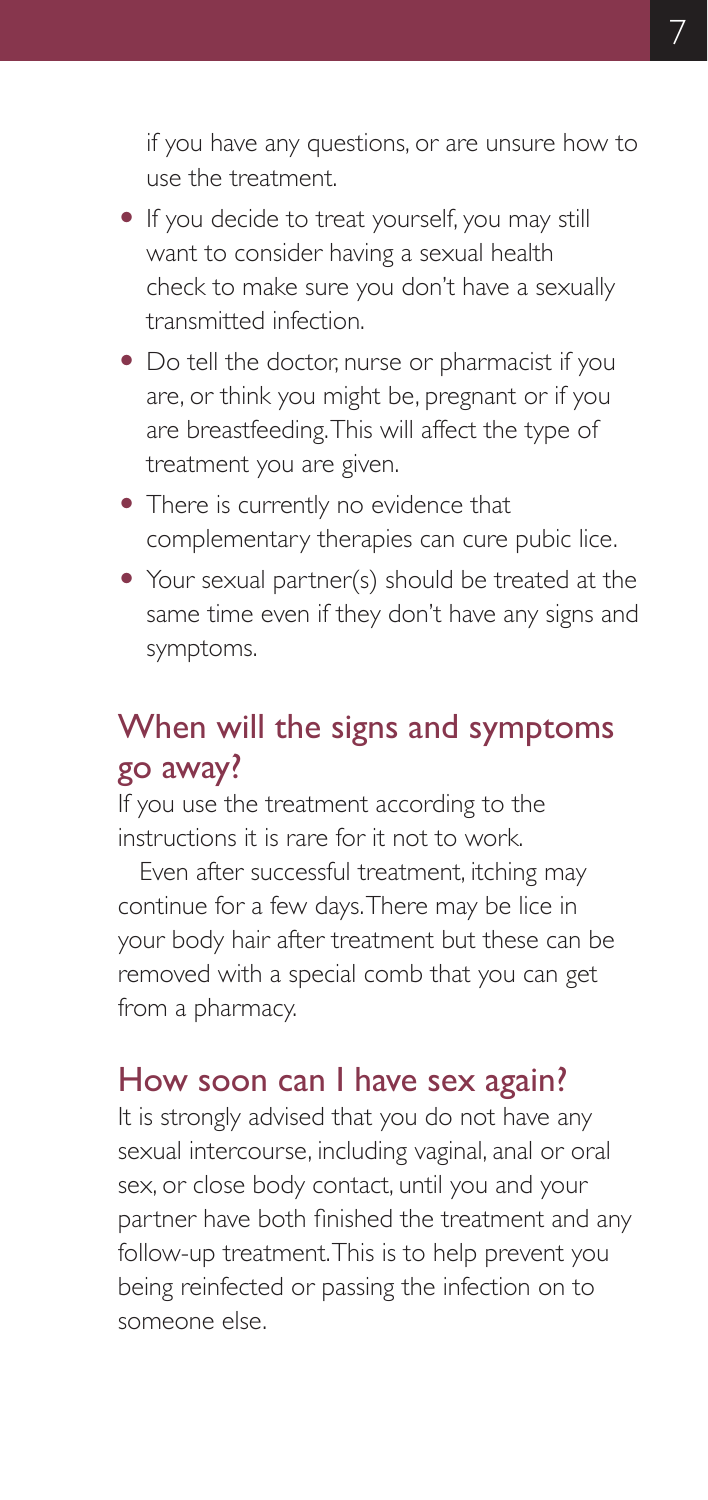#### Do I need to have a check-up to see if the pubic lice have gone?

No. If you have used the treatment as instructed, washed your clothing, bedding and towels and your sexual partner(s) have also been treated then the treatment should have been successful.

If you still have symptoms or are concerned that you still have pubic lice, it would be advisable to have a further check-up about a week after treatment. You may need additional treatment as the lice can develop resistance to treatments.

#### Can pubic lice go away without treatment?

No. And if you delay seeking treatment you risk passing the condition on to someone else.

# Does having pubic lice affect my fertility?

No.

# What happens if I get pubic lice when I'm pregnant or while I'm breastfeeding?

Pubic lice can be treated while you are pregnant or breastfeeding, but not all types of treatment can be used. Your doctor, nurse or pharmacist will advise you. Permethrin cream is safe to use but if you are breastfeeding will need to be thoroughly washed off before any feed and re-applied if necessary.

### Do pubic lice cause cervical cancer?

There is no evidence that pubic lice cause cervical cancer.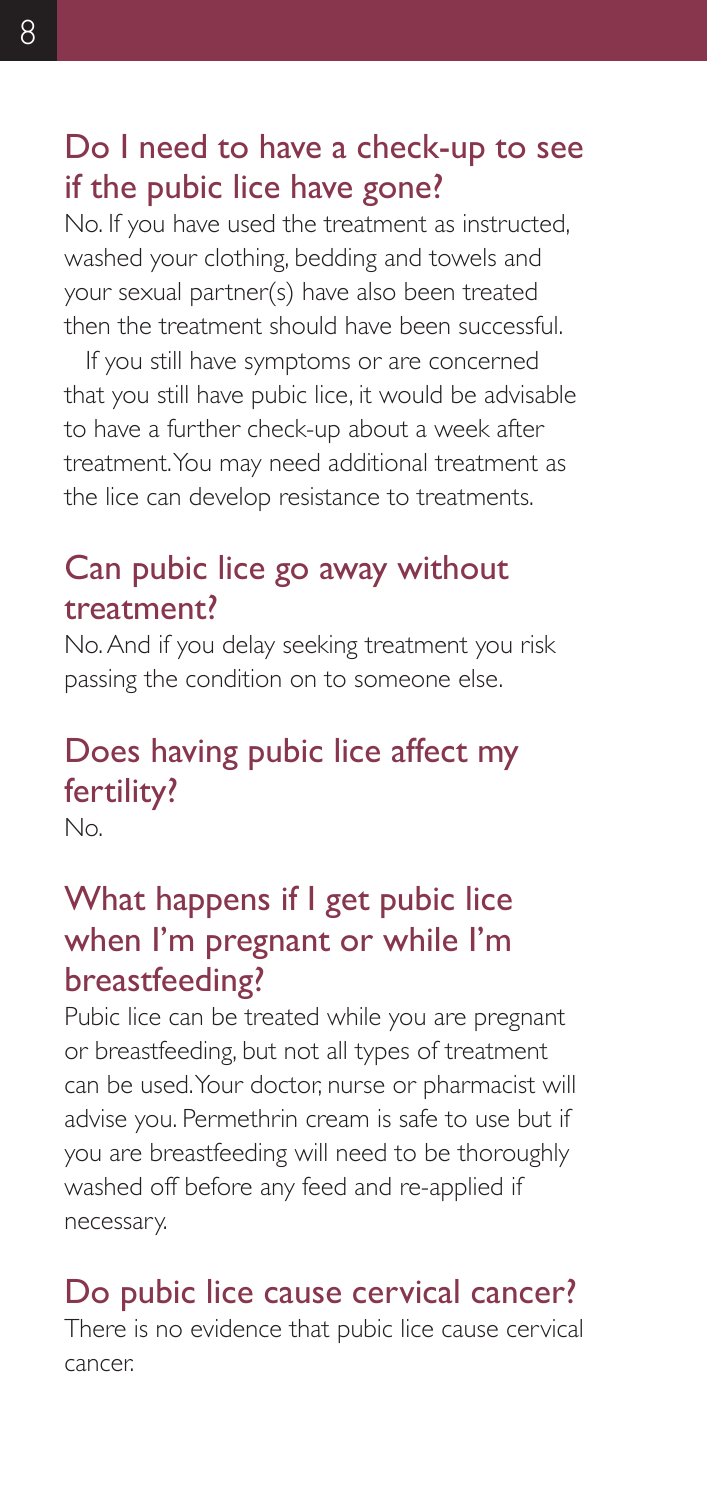# Scabies

#### How do you get scabies?

Scabies can be passed from one person to another by close body or sexual contact with someone who has scabies.

The mites which cause scabies can be found in the genital area, on the hands, between the fingers, on the wrists and elbows, underneath the arms, on the abdomen, on the breasts, around the nipples in women, on the feet and ankles, and around the buttocks.

The mites can live for up to 72 hours off the body, so it is possible for scabies to be spread by clothing, bedding and towels.

#### What are the signs and symptoms?

Some people will not have any visible signs or symptoms at all, or may not be aware of them. It can take up to six weeks after coming into contact with scabies before signs and symptoms appear. Signs and symptoms are the same for both men and women. You might notice:

- Intense itching in the affected areas which may only be noticed at night, or which becomes worse in bed at night or after a hot bath or shower.
- An itchy red rash or tiny spots. Sometimes the diagnosis can be difficult because the rash can look like other itchy conditions, such as eczema.
- Inflammation or raw, broken skin in the affected areas – usually caused by scratching.

Scabies mites are very tiny and impossible to see with the naked eye. Fine silvery lines are sometimes visible in the skin where mites have burrowed.

Sometimes scabies will be noticed during a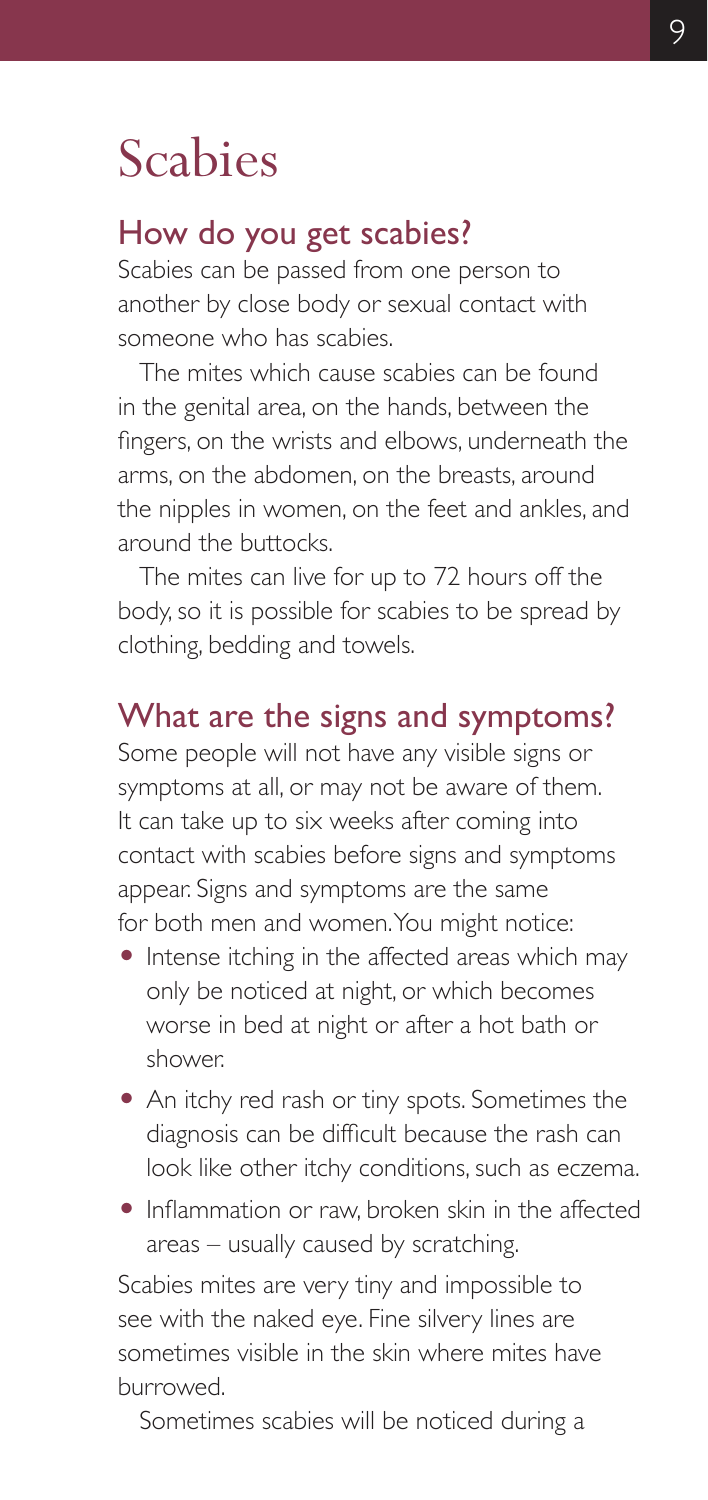routine genital or medical examination even if a doctor or nurse isn't looking for it.

### If I think I have scabies, how soon can I have a check-up?

You can only be certain you have scabies if you have a check-up. You can have a check-up as soon as you have signs or symptoms for the doctor or nurse to look at, or if you think you might have been in contact with scabies. Some people won't develop visible signs or symptoms straightaway, and you may be asked to come back for another appointment later on.

# What does the check-up involve?

A doctor or nurse can often tell if you have scabies just by looking at the affected areas. They may gently take a skin flake from one of the areas and look at it under a microscope to see if there is a mite present.

In some cases, treatment will be suggested if scabies is suspected, even if it cannot be confirmed.

#### Where can I get a check-up?

There are a number of services you can go to. Choose the service you feel most comfortable with.

- A test can be done at:
- a genitourinary medicine (GUM) or sexual health clinic
- O your general practice; ask your doctor or practice nurse
- O some contraception clinics and young people's services.

If you know you have scabies you can go to a pharmacy for advice and treatment.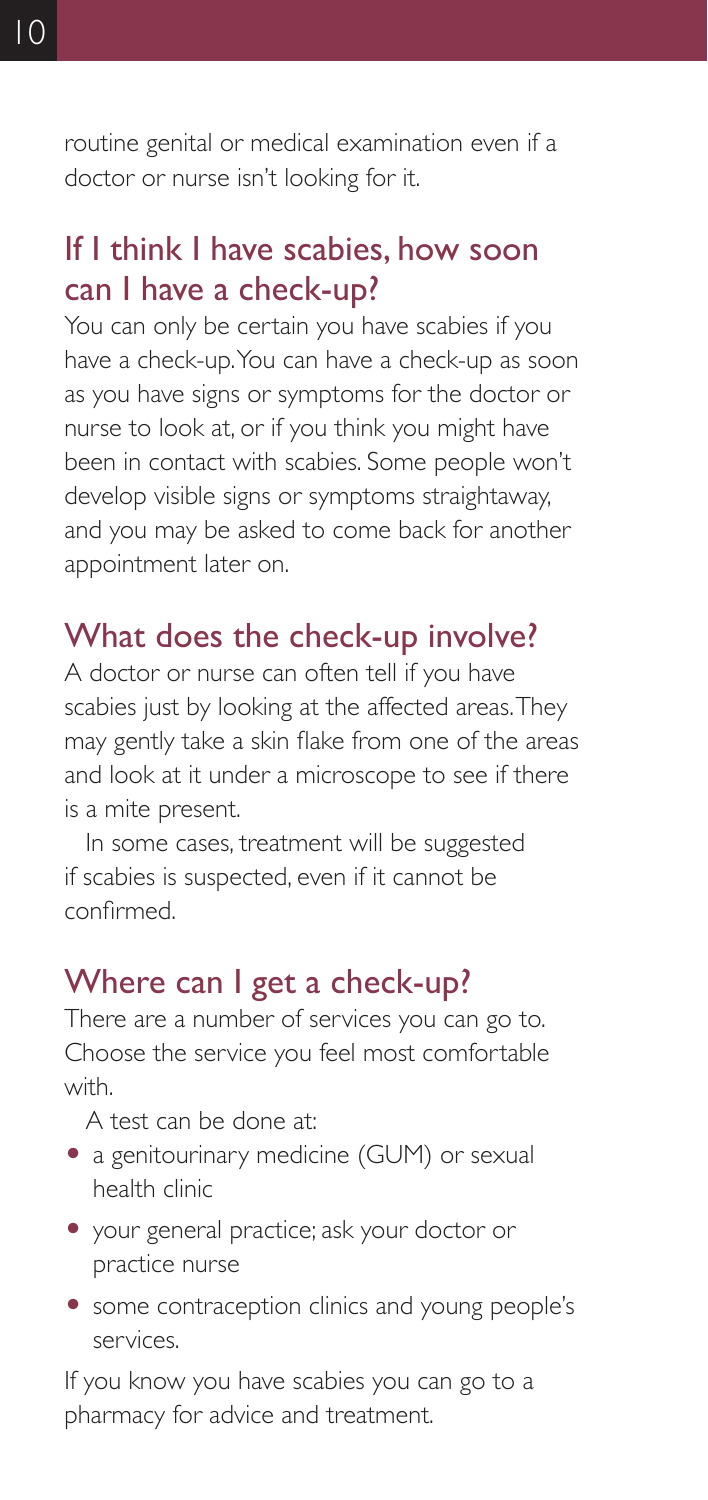#### What is the treatment for scabies?

- Treatment is simple and involves using a special cream or lotion. The doctor, nurse or pharmacist will advise you on what treatment to use and how to use it.
- You apply the cream or lotion usually to the whole body from the neck downwards. This ideally should be done overnight. The treatment should be rinsed off after 12 hours.
- You should wash clothing, bedding and towels in a washing machine on a very hot cycle (50°C or higher) to kill the mites and avoid reinfection.
- You can also buy treatments for scabies from pharmacies. These are useful for anyone who is sure they have scabies and wants to self-treat. The pharmacist will be able to advise if you have any questions, or are unsure how to use the treatment.
- O If you decide to treat yourself, you may still want to consider having a sexual health check, to make sure you don't have a sexually transmitted infection.
- Do tell the doctor, nurse or pharmacist if you are, or think you might be, pregnant or if you are breastfeeding. This will affect the type of treatment you are given.
- Close contacts in your household should be treated at the same time, as well as your sexual partner, even if they do not have any signs or symptoms.
- There is no evidence that complementary therapies can cure scabies.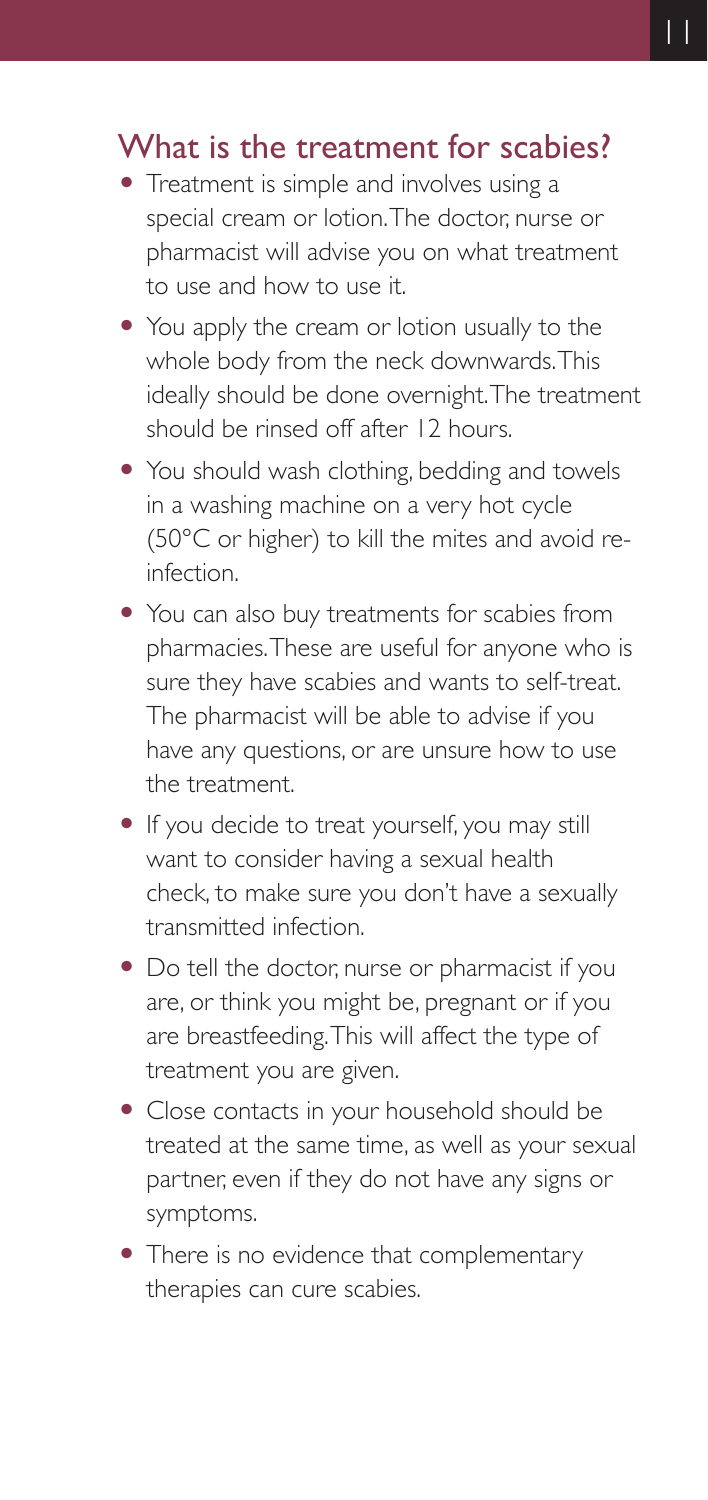#### When will the signs and symptoms go away?

If you use the treatment according to the instructions it is rare for it not to work.

Even after successful treatment, the itching or rash may continue for a few weeks. Special tablets or creams (antihistamines), or anti-irritant lotions such as calamine, can ease the itching.

#### How soon can I have sex again?

It is strongly advised that you do not have any sexual intercourse, including vaginal, anal or oral sex, or close body contact, until you **and** your partner have both finished the treatment and any follow-up treatment. This is to help prevent you being reinfected or passing the infection on to someone else.

#### Do I need to have a check-up to see if the scabies has gone?

You may need to go back to check the scabies has gone away and that you have not come into contact with scabies again. If you have any questions, ask the doctor, nurse or pharmacist.

#### Can scabies go away without treatment?

No. And if you delay seeking treatment you risk passing the condition on to someone else.

# Does having scabies affect my fertility?

No.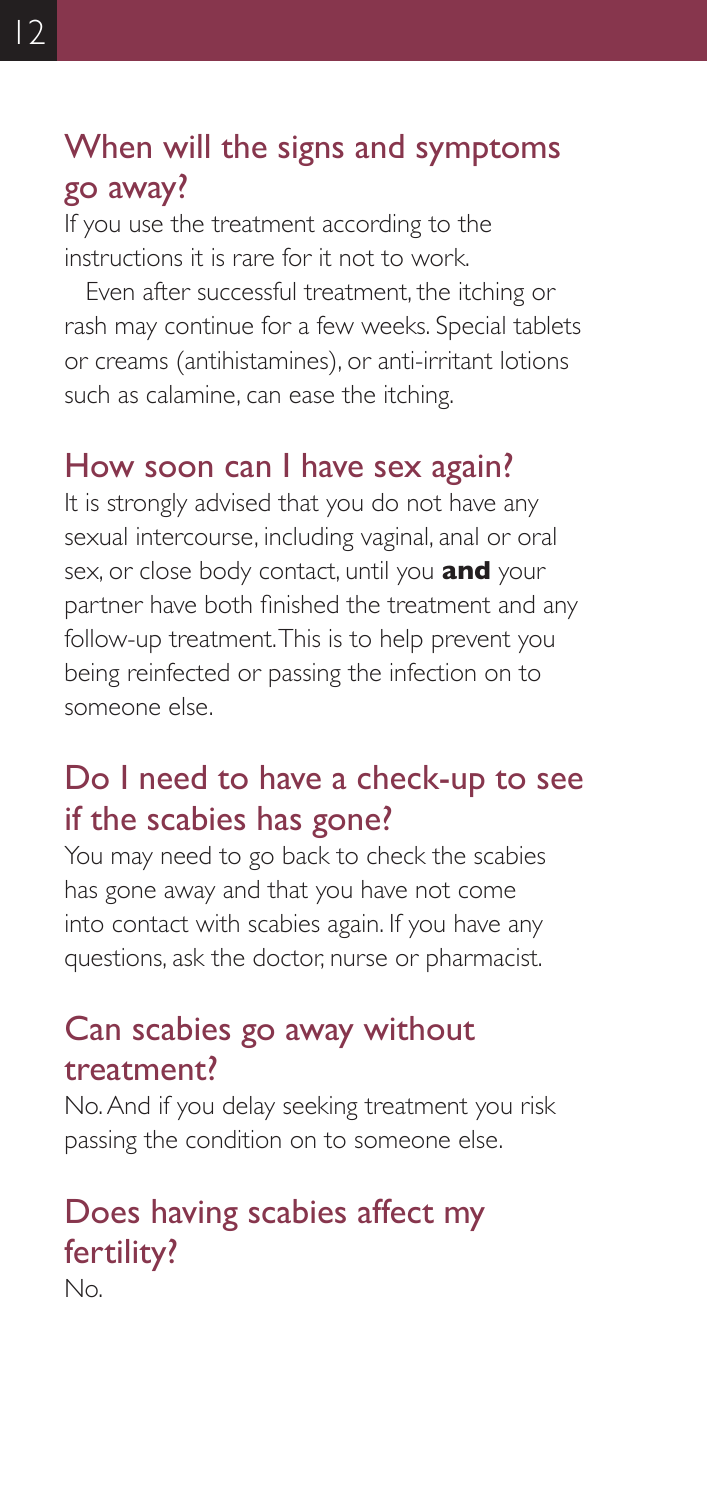## What happens if I get scabies when I'm pregnant or while I'm breastfeeding?

Scabies can be treated while you are pregnant or breastfeeding. However, not all types of treatment can be used. Your doctor, nurse or pharmacist will advise you. Permethrin cream is safe to use but if you are breastfeeding will need to be thoroughly washed off before any feed and re-applied if necessary.

#### Does scabies cause cervical cancer? There is no evidence that scabies causes cervical cancer.

# General information

# How can I help protect myself from sexually transmitted infections?

It is possible to get a sexually transmitted infection by having sex with someone who has an infection. This is possible even if they have no symptoms. The following measures will help protect you from most sexually transmitted infections, including HIV, chlamydia and gonorrhoea. If you have a sexually transmitted infection they will also help prevent you from passing it on.

- Use condoms (male or female) every time you have vaginal or anal sex.
- If you have oral sex, use a condom to cover the penis, or a latex or polyurethane (soft plastic) square to cover the female genitals or male or female anus.
- O If you are a woman and rub your vulva against your female partner's vulva one of you should cover the genitals with a latex or polyurethane square.
- Avoid sharing sex toys. If you do share them, wash them or cover them with a new condom before anyone else uses them.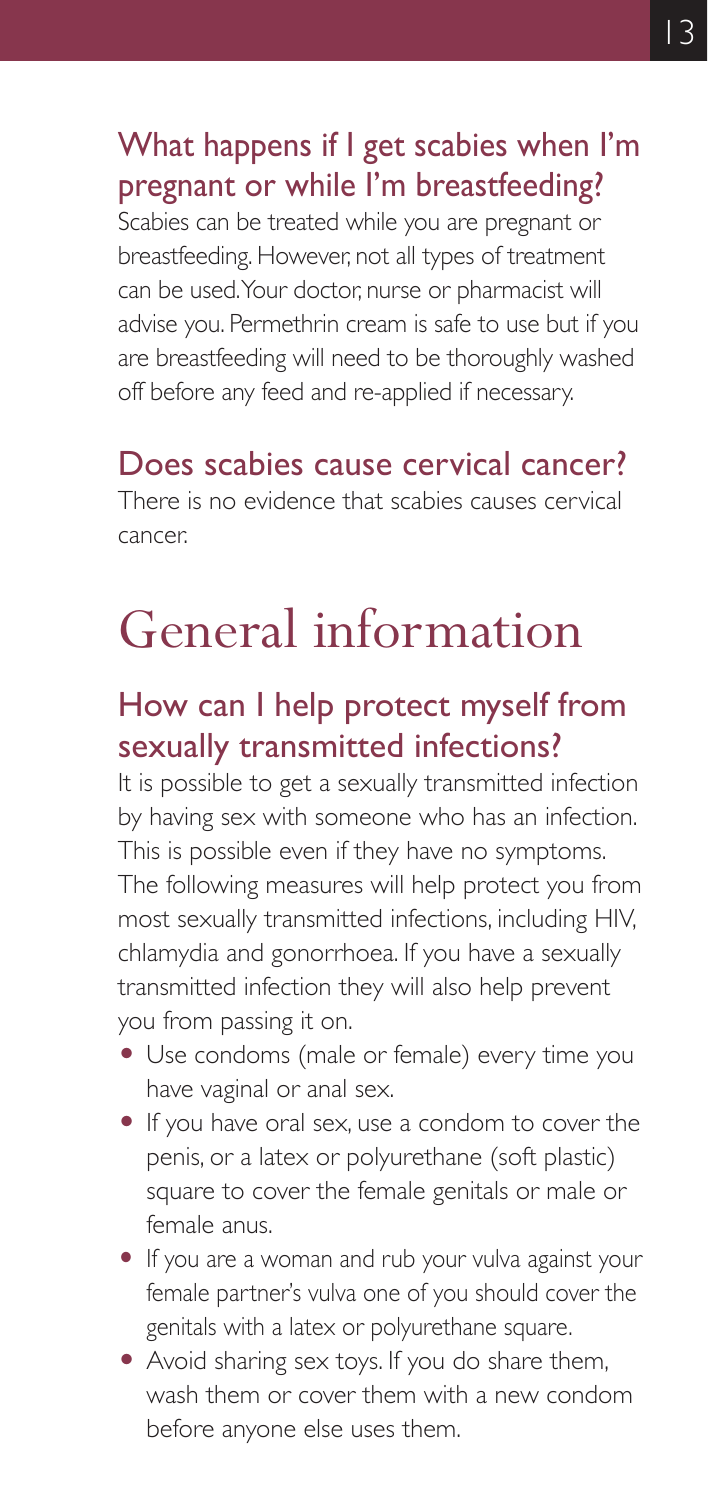• If you are not sure how to use condoms correctly visit www.fpa.org.uk for more information.

#### When should I have a test for a sexually transmitted infection?

If you, or your partner, think you may have a sexually transmitted infection it is important that you don't delay in getting a test.

You may wish to have a test if:

- you, or your partner, have or think you might have symptoms
- O you have recently had unprotected sex with a new partner
- O you, or your partner, have had unprotected sex with other partners
- $\bullet$  during a vaginal examination your doctor or nurse says that the cells of the cervix are inflamed or there is a discharge
- a sexual partner tells you they have a sexually transmitted infection
- you have another sexually transmitted infection
- you are pregnant or planning a pregnancy.

Don't delay seeking advice – clinics don't mind doing sexual health check-ups (see page 15).

#### Will I have to pay for tests and treatment?

All tests are free through NHS services. Treatment is also free unless you go to your general practice when you may have to pay a prescription charge for the treatment.

You will have to pay for treatments that you get directly from the pharmacy.

### Will I know how long I've had pubic lice or scabies?

Sometimes it can be difficult to know where you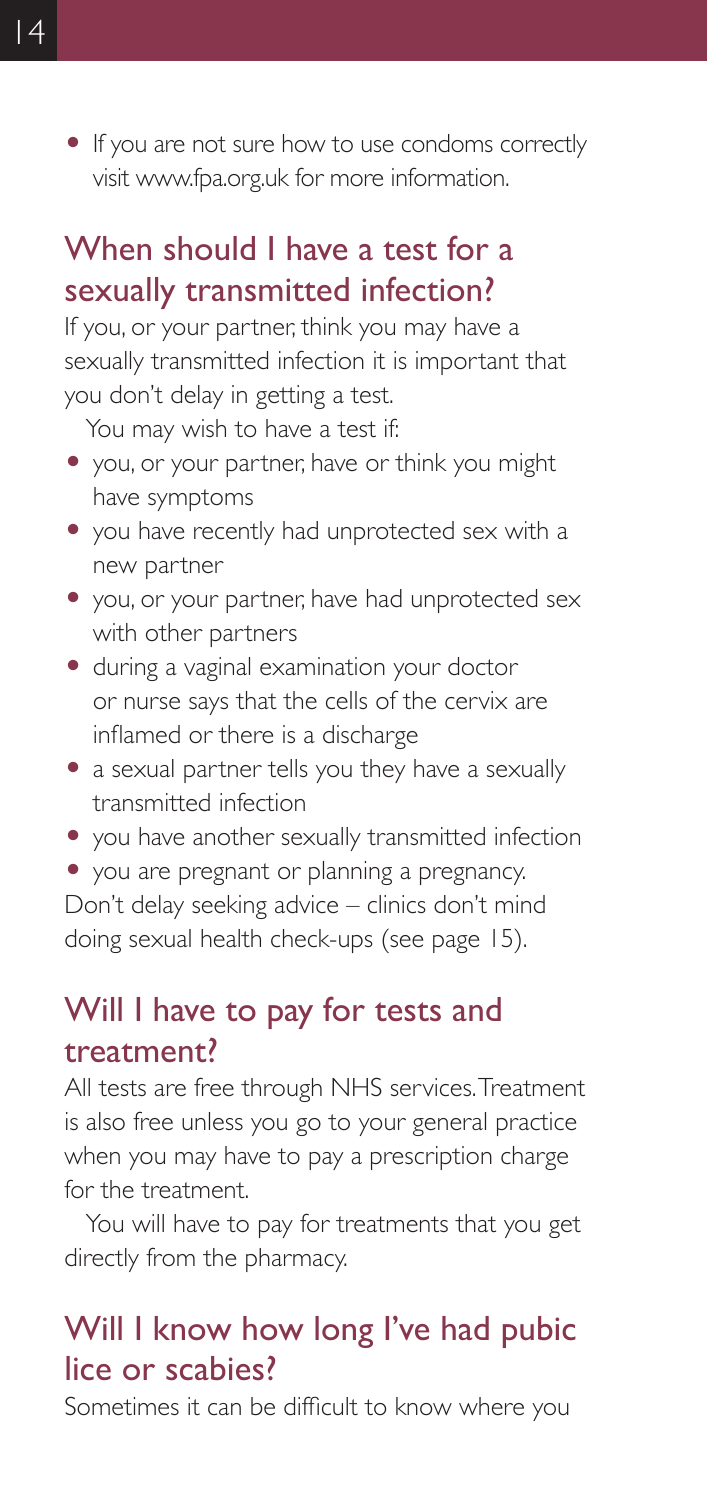got your pubic lice or scabies from. The check-up cannot tell you how long you have had them. If you feel upset or angry about having pubic lice or scabies, don't be afraid to discuss how you feel with the staff at the clinic or general practice.

#### Should I tell my partner?

If the test shows that you have pubic lice or scabies then it is important that your current sexual partner(s) and any other recent partners are also checked and treated. The staff at the clinic or general practice can discuss this with you.

### Where can I get more information and advice?

The Sexual Health Information Line provides confidential advice and information on all aspects of sexual health. The number is 0300 123 7123 and the service is available from Monday to Friday from 9am - 8pm and at weekends from 11am - 4pm.

For additional information on sexual health visit www.fpa.org.uk

Information for young people can be found at www.brook.org.uk

#### **Clinics**

To locate your closest clinic you can:

- Use Find a Clinic at www.fpa.org.uk/clinics
- Download FPA's Find a Clinic app for iPhone or Android.

You can find details of general practices and pharmacies in England at www.nhs.uk and in Wales at www.nhsdirect.wales.nhs.uk. In Scotland you can find details of general practices at www.nhs.24.com and in Northern Ireland at www.hscni.net